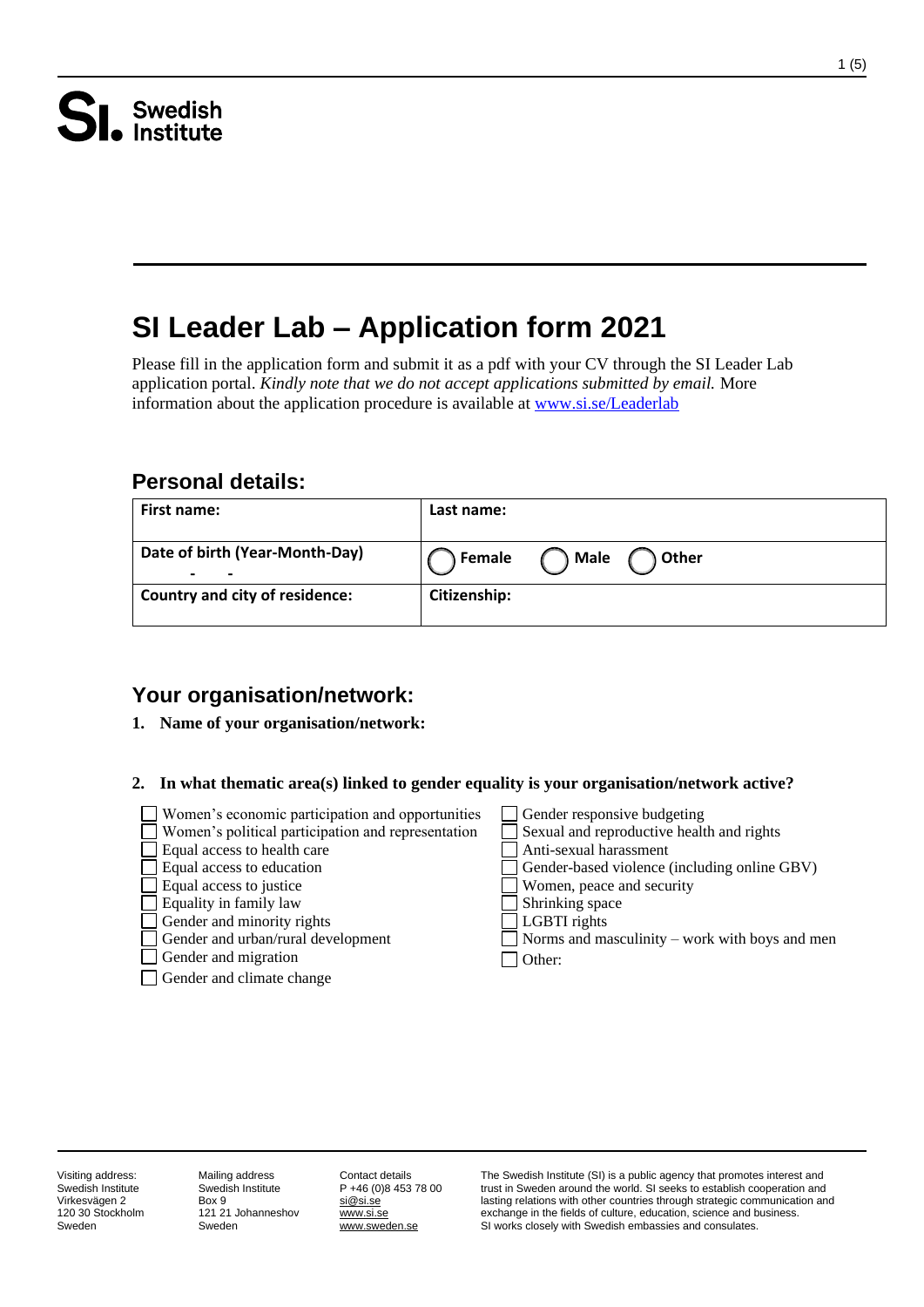- **3. Please provide a brief description of your organisation/network:**
	- **a. Mission and working methods (700 characters maximum):**

**b. Impact and outreach in numbers (500 characters maximum):**

- **c. How many people work in the organisation/network?**
- **d. How is the organisation/network funded (300 characters maximum)?**
- **4. What are the most important achievements of your organisation/network in the past year? (500 characters maximum)**

**5. What are some of the main challenges that your organisation/network is facing? (300 characters maximum)?**

Swedish Institute, Virkesvägen 2, 120 30 Stockholm, Sweden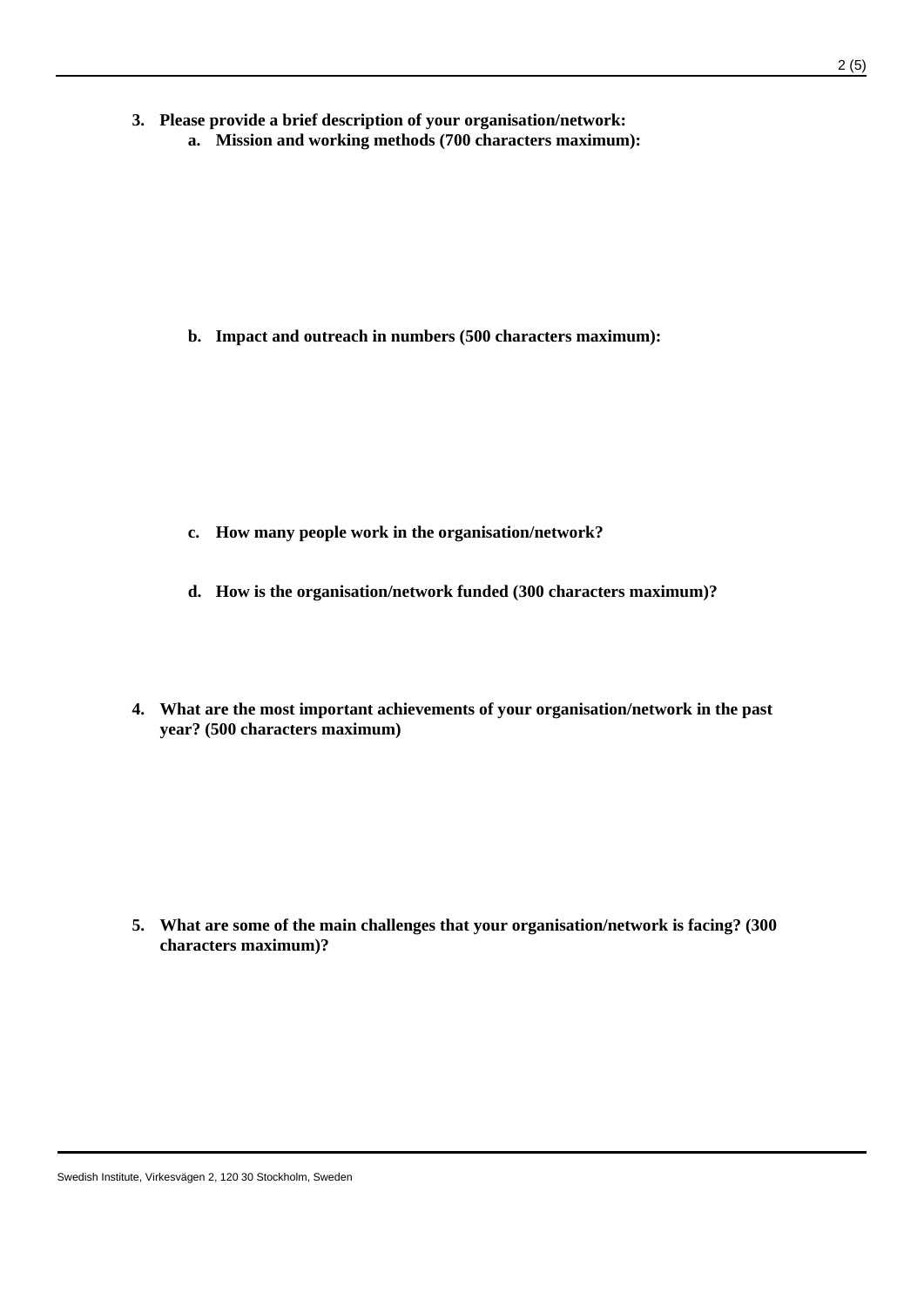## **Your role in the above organisation/network:**

- **6. What is your role (e.g. founder, coordinator…), mandate and main responsibilities in the above organisation/network? (300 characters maximum)**
- **7. Describe your team and the roles and responsibilities of your team members (300 characters maximum):**

### **You as a leader and change maker:**

**8. Short personal introduction (500 characters maximum):**

- **9. What inspired you to start working in the field of gender equality (300 characters maximum)?**
- **10. Please describe other engagements within the field of gender equality (professional or voluntary basis, current or previous) (500 characters maximum).**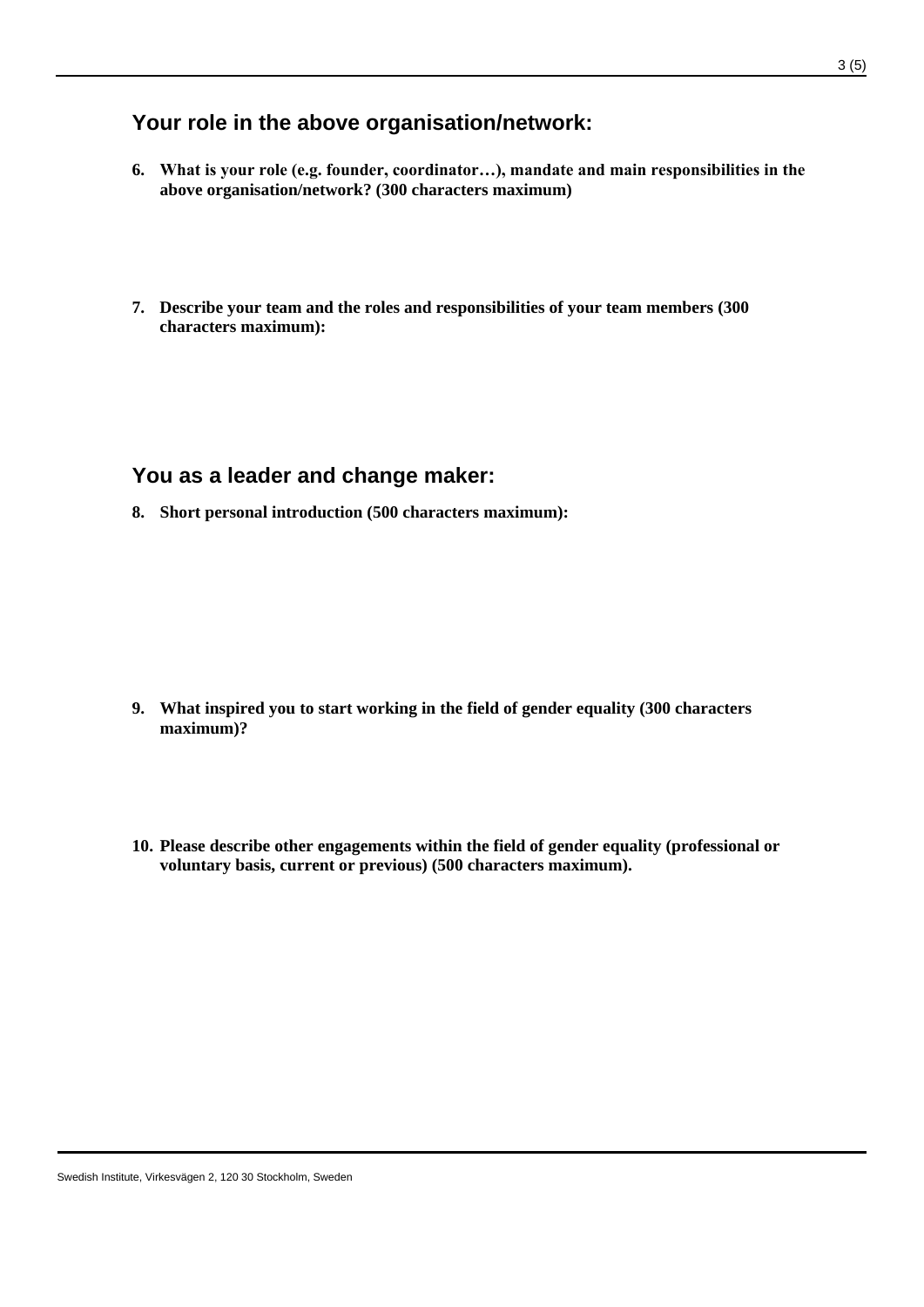**11. Describe a project that you have initiated or been central to, and that you are particularly proud of (500 characters maximum). Please state your role or involvement clearly.**

**12. Where do you see yourself in three years from now (500 characters maximum)?**

**13. How do you think your participation in SI Leader Lab can benefit you and your work for gender equality and in what way can you contribute as a participant in the programme (500 characters maximum)?**

## **Other:**

- **14. Do you have a good working knowledge of both written and spoke English?**
- **15. Do you have one or more colleagues also applying to SI Leader Lab 2021? If so, please write their names here<sup>1</sup> :**
- **16. Where and how did you get information about the SI Leader Lab?**
- **17. Have you previously taken part in any other Swedish Institute programme or activities? If yes, please indicate which one.**

<sup>1</sup> *SI welcomes colleagues from the same organisation/network to apply to the programme. Please note however that all applications will be evaluated on an individual basis.*